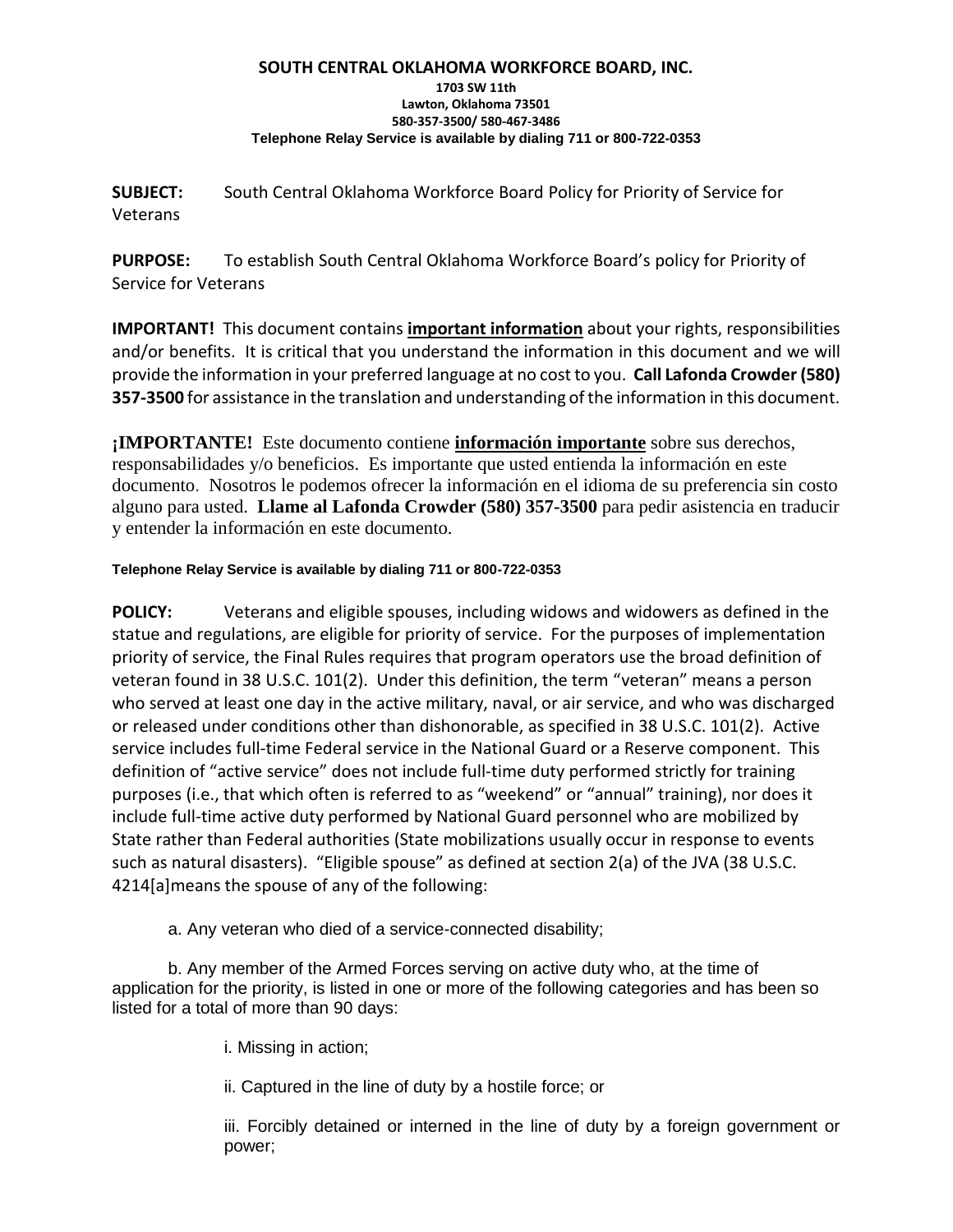c. Any veteran who has a total disability resulting from a service-connected disability, as evaluated by the Department of Veterans Affairs; or

d. Any veteran who died while a disability was in existence. A spouse whose eligibility is derived from a living veteran or service member (i.e., categories b. or c. above) would lose his or her eligibility if the veteran or service member were to lose the status that is the basis for the eligibility (e.g. if a veteran with a total service-connected disability were to receive a revised disability rating at a lower level). Similarly, for a spouse whose eligibility is derived from a living veteran or service member, that eligibility would be lost upon divorce from the veteran or service member.

### **Caddo County, Grady County, McClain County, and City of Chickasha Labor Market Area Comanche County, Cotton County, Tillman County, and City of Lawton Fort Sill Labor Market Area Jefferson County, Stephens County, and City of Duncan Labor Market Area**

The priority of service regulations refer to those veterans and spouses who are eligible for priority of service as "covered persons" and refer to those not eligible for priority of service as "non-covered persons." In the interest of specificity, this guidance refers to those eligible as "veterans and eligible spouses." However, in the interest of brevity, this guidance also adopts the regulatory terminology by referring to those who are not eligible as "non-covered persons."

**POLICY:** The application of priority of service varies by program depending on the eligibility requirements of the particular program. Qualified job training programs fall into two basic categories: universal access programs and programs that require prospective participants to meet specified eligibility criteria. The first two subsections below describe how priority of service applies to these two basic types of programs.

a. Universal access programs. For workforce programs that operate or deliver services to the public as a whole without targeting specific groups, veterans and eligible spouses must receive priority of service over all other program participants. For example, the primary universal access services are the "Basic Career Services" delivered through the One-Stop system under the Wagner-Peyser and WIOA programs. Veterans and eligible spouses receive the first level of priority in universal access programs.

b. Programs with Eligibility Criteria. Eligibility criteria identify basic conditions that each and every participant in a specific program is required to meet. It is important to note that a veteran or eligible spouse must first meet any and all of the statutory eligibility criteria in order to be considered eligible for: a) enrollment in the program; b) receipt of priority for enrollment in the program; and c) priority for receipt of services.

In addition to the eligibility criteria that all participants are required to meet, WIOA programs also have statutory priorities that establish a rank order to be observed in enrolling or serving participants. WIOA programs are required by law to provide a priority or preference for a particular group of individuals or require the program to spend a certain portion of program funds on a particular group of persons. An example of this type of priority is the priority for low-income individuals and for recipients of public assistance for the WIOA adult formula programs. Program operators must determine the status of each individual veteran or eligible spouse and apply priority of service as described below:

i. Veterans and eligible spouses who meet the mandatory priorities or spending requirement or limitation must receive the highest level of priority for the program or service;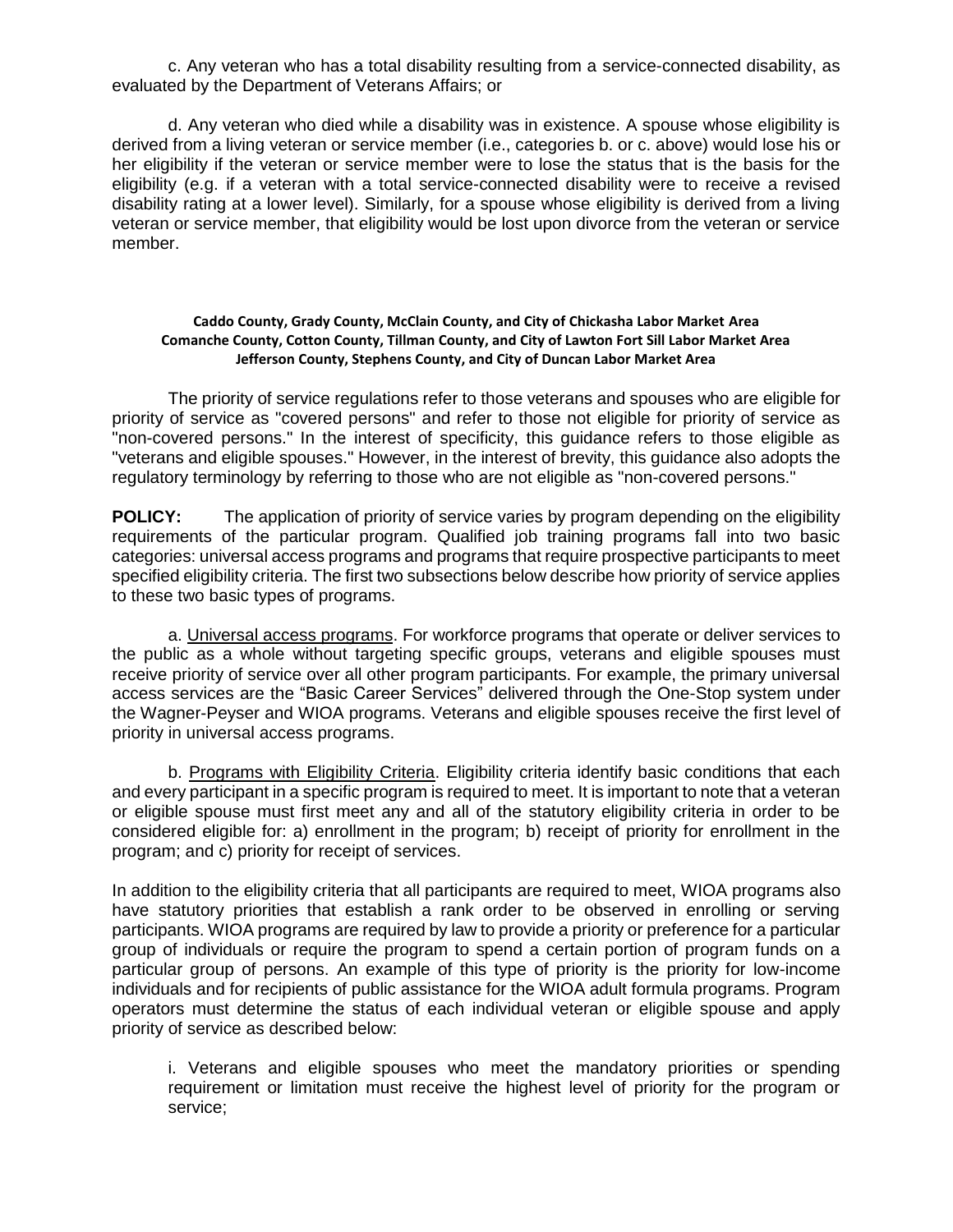ii. Non-covered persons who meet the program's mandatory priority or spending requirement or limitation then receive the second level of priority for the program or service;

iii. Veterans and eligible spouses outside the program-specific mandatory priority or spending requirement or limitation then receive the third level of priority for the program or service; and

iv. Non-covered persons outside the program-specific mandatory priority or spending requirement or limitation then receive the fourth level of priority for the program or service.

In addition, Section 1.a of Attachment A which follows provides specific information about how income and benefits derived from military service relate to the statutory low-income priority that applies to certain workforce programs. Section 3 of Attachment A points out that the GI Bill and other education and training benefits administered by the Department of Veterans Affairs are not required to be coordinated with WIOA training (i.e., veterans and eligible spouses cannot be required to exhaust their VA benefits prior to gaining access to WIOA training). Section 4 of Attachment A identifies the implications of priority of service for the processes of some specific workforce programs that are impacted by this requirement.

**APPROVED BY EXECUTIVE COMMITTEE DATE: NOVEMBER 4, 2015 APPROVED BY SOUTH CENTRAL OKLAHOMA WORKFORCE BOARD DATE: MARCH 9, 2016**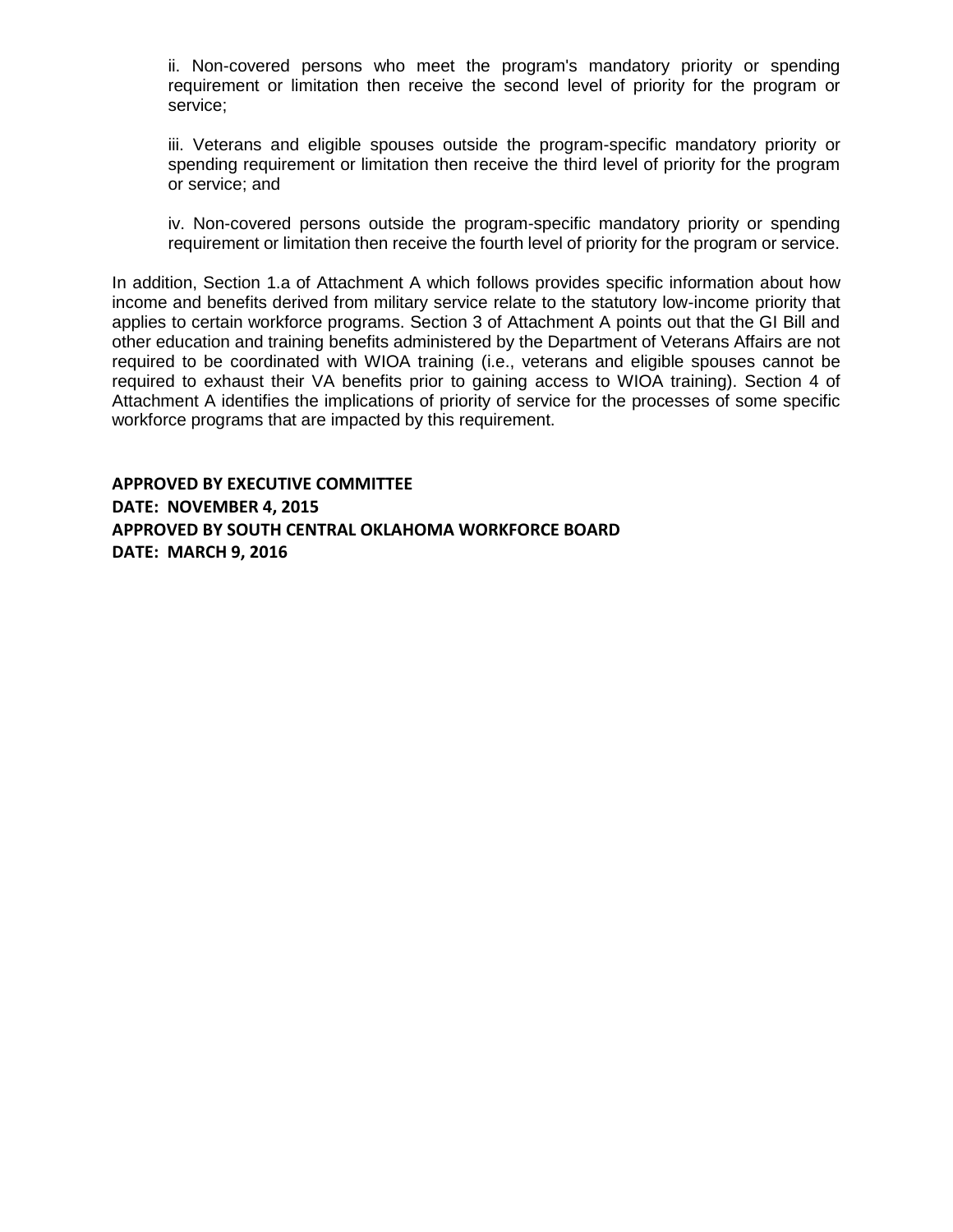# **ATTACHMENT A: Aspects of Workforce Programs That Relate to Priority of Service**

This attachment identifies some aspects of workforce programs that are outside the direct scope of priority of service but that relate to the implementation of priority of service in an operational environment, including:

- o Program eligibility and priority of service;
- o Relevance of the Jobs for Veterans State Grants to priority of service;
- $\circ$  Exclusion of VA funded training from coordination with WIOA training; and,
- $\circ$  Implications of priority of service for other workforce programs and processes.

These four topics are treated in the sections that follow.

## **1) Program Eligibility**

Two aspects of program eligibility relate to effective implementation of priority of service. The first is the exemption of military income from consideration in determining eligibility for those programs that have a statutory requirement to serve low-income individuals. The second is the verification of the status of veterans and eligible spouses that is required by some workforce programs as part of their eligibility determination and enrollment processes. Both aspects are treated below.

a) Exemption of Military Service-Related Income. Program operators responsible for programs that include income criteria in the eligibility rules or targeting policies (such as the WIOA formula programs) should note that many types of income related to military service are not to be included when determining if a covered person meets "low income" eligibility standards or targeting policies. The WIOA regulations (20 CFR 667.255) state, in accordance with 38 U.S. Code Part 4213, that "any amounts received as military pay or allowances by any person who served on active duty, and certain other specified benefits must be disregarded when determining if a person is a 'low-income individual' for eligibility purposes." All pay and/or financial allowances earned while a veteran was on active duty are exempt. Title 38 U.S.C. 4213 also exempts from inclusion in "low income" calculations any financial benefits received by a covered person under the following Chapters of Title 38 of the U.S. Code:

- 11. Compensation for service-connected disability or death.
- 13. Dependency and indemnity compensation for service-connected deaths.
- 30. All-volunteer force educational assistance program.
- 31. Training and rehabilitation for veterans with service-connected disabilities.
- 35. Survivors' and dependents' educational assistance.
- 36. Administration of educational benefits

Also excluded from "low income" calculations are benefits received under Chapter 106 of Title 10 U.S. Code, Educational assistance for members of the selected reserve.

In contrast to the various types of military income and benefits identified above that are exempt from inclusion in low-income calculations, certain other types of military-related income are not exempt. Specifically, pension payments authorized by Title 10 U.S. Code, such as those received by military retirees whether or not their retirement was based on disability, are not exempt and are to be included in "low income" calculations. Also not exempt are pension benefits paid under Chapter 15 of Title 38 U.S. Code.

b) Verification of the Status of Veterans and Eligible Spouses. As indicated in the guidance document, verification of status for veterans and eligible spouses is not required in order to provide priority of service. However, to the extent that the programs providing priority of service have their own requirements regarding verification of the status of veterans and eligible spouses, it is a matter that relates to the effective implementation of priority of service by those programs. Accordingly, some preliminary guidance is provided below.

The status of a veteran or an eligible spouse can be verified by referring a variety of official documents, including, but not limited to: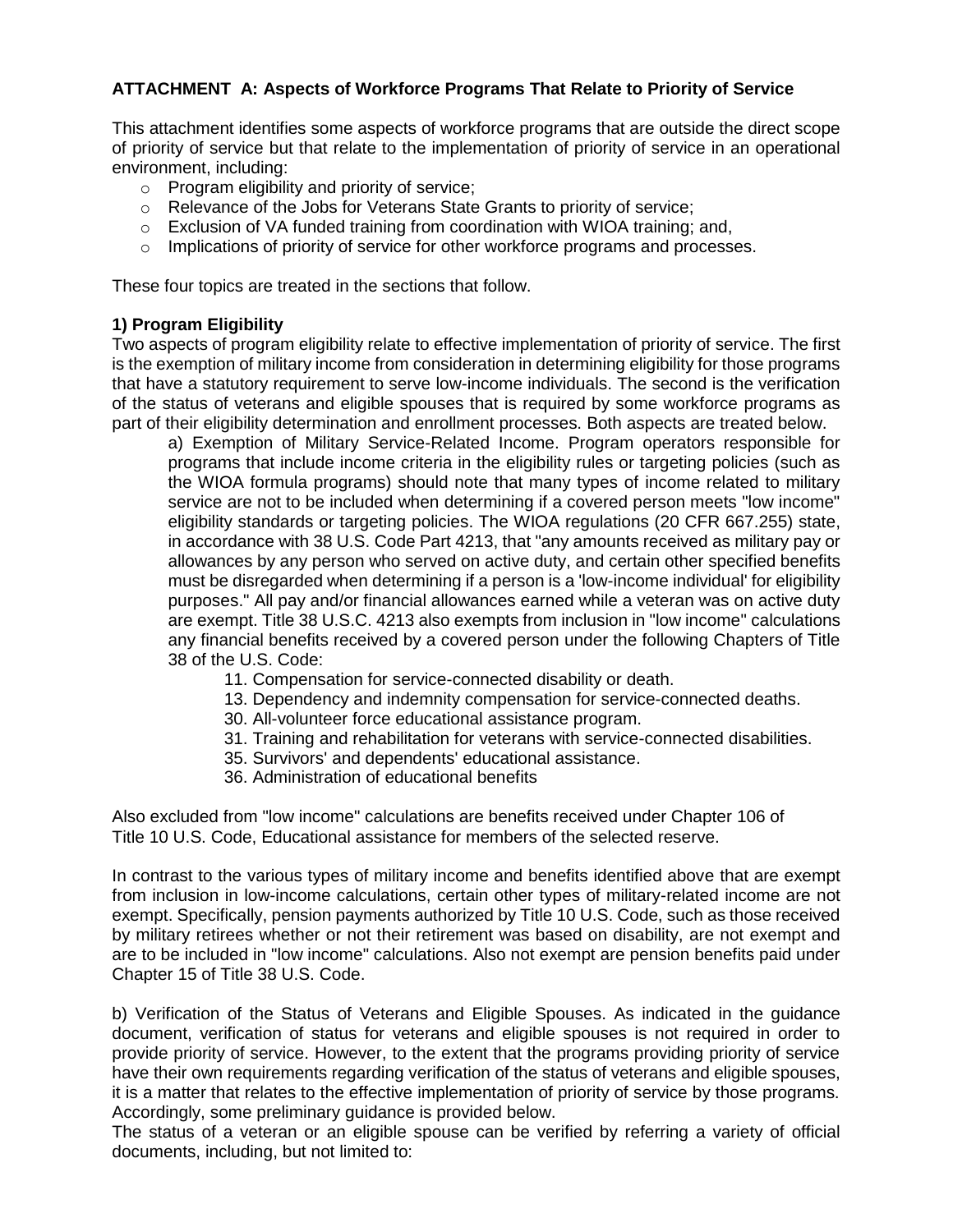- $\circ$  A DD 214 (issued following separation from active duty);
- $\circ$  An official notice issued by the Department of Veterans Affairs that establishes entitlement to a disability rating or award of compensation to a qualified dependent;
- o An official notice issued by the Department of Defense that documents the eligibility of an individual, based on the missing or detained status of that individual's active duty spouse; or
- $\circ$  An official notice issued by a State veterans' service agency that documents veteran status or spousal rights, provided that the State veterans' service agency requires Federal documentation of that information.

To mitigate the burden of establishing proof of covered person status, States also may establish other means for verifying status, such as electronic communication with official databases, such as those maintained by State veterans' service agencies, provided that the organizations responsible for those sources can certify the accuracy of their records and have effective procedures for matching their records with the covered persons seeking services. As indicated in the Preamble to the regulations, the Department intends to issue further guidance on this matter in the future.

## **2) Relevance of the Jobs for Veterans State Grants Program**

The Veterans' Employment and Training Service (VETS) provides Jobs for Veterans State Grants JVSG) to the States to support the program activities and services provided by the Workforce enters for veterans. The JVSG funds support the appointment and assignment of Disabled veterans' Outreach Program (DVOP) Specialists and Local Veterans Employment representatives (LVERs). The definitions of veterans and "other eligible persons" applicable to services provided by DVOP and LVER staff are different from and narrower than those which are applicable within the priority of service "covered person" definition (e.g., for veterans other than those whose service time was limited by discharge due to disability, 181 days or more of active duty time is required). So, the universe of individuals eligible for services by the DVOP and LVER staff is a sub-set of the broader universe of individuals entitled to priority of service by the Jobs for Veterans Act.

Operators of programs subject to the priority of service regulations are strongly encouraged to establish effective linkages with the State JVSG program staff, for two-way referrals of individuals for services. Such linkages would be advantageous to the individuals in need of services, and also to the program operators. The JVSG program staff members perform case management services for veterans and other eligible persons who require intensive employability development services, and also focus on employer relations activities to develop jobs for veterans and other eligible persons. Another significant aspect of the JVSG program is the partnering of those specialists with the military services to provide transition services to men and women leaving active duty and returning to civilian life, and involvement in Reserve and National Guard units' deactivation activities when those personnel end their active duty stints and return to civilian life. Effective linkages between those veterans program specialists and all qualified job training programs subject to the priority of service requirements would help to achieve the underlying purpose of the priority of service requirements, by establishing effective means of outreach to a significant portion of the universe of covered persons, and communication of information about employment and training opportunities offered in local communities by qualified job training programs.

## **3) Exclusion of VA Funded Training from "Other Grant Assistance in Coordination with WIOA Funded Training.**

WIOA, as well as the WIOA interim regulations refer to the requirement to coordinate WIOA funded training with "other grant assistance," such as Pell grants. In some service delivery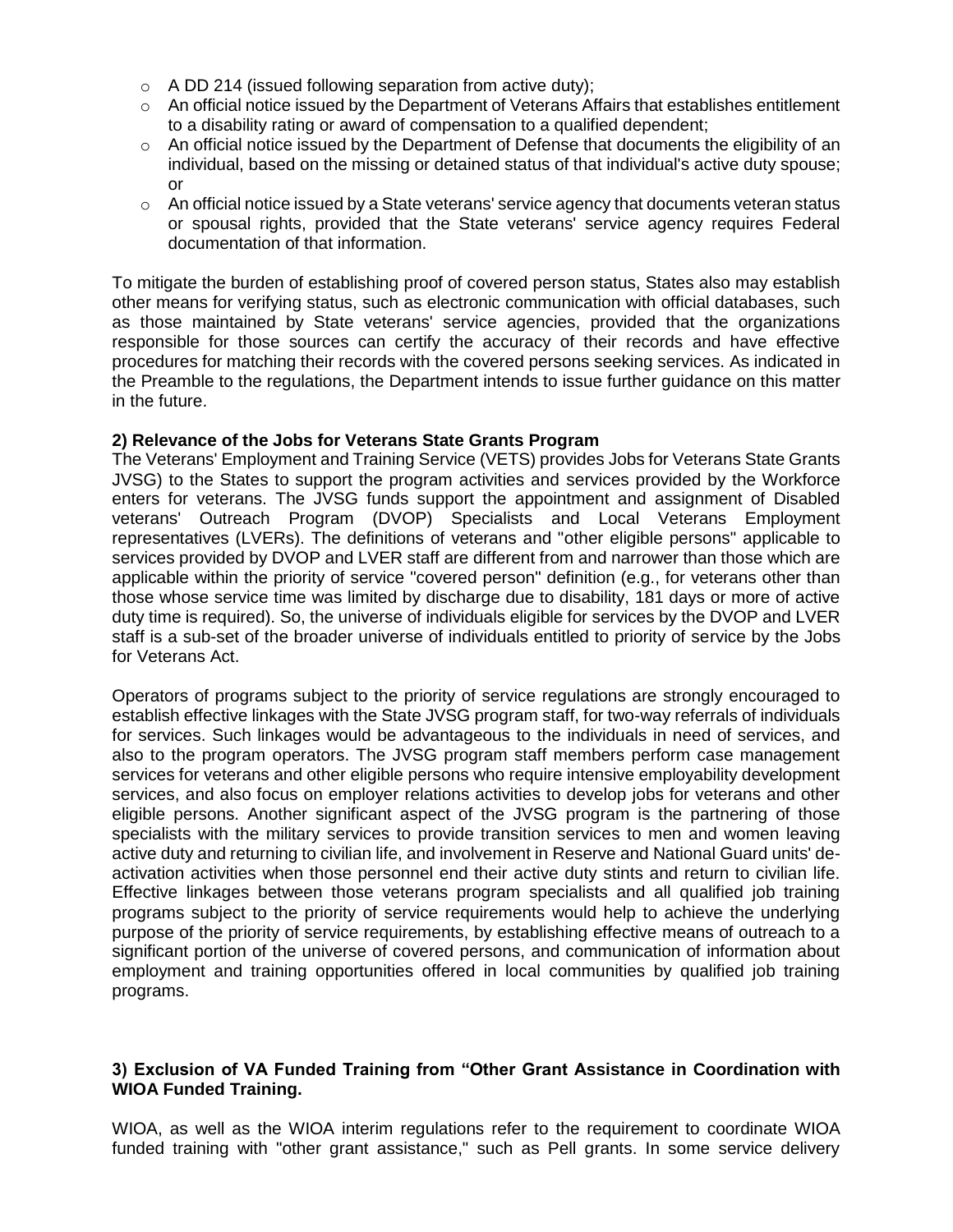environments, these provisions have been interpreted to mean that veterans or spouses who are eligible for the GI Bill or other forms of VA funded education or training are required to coordinate their entitlement to those benefits with their eligibility for WIOA funded training. In some circumstances, this has been further interpreted to mean that the VA funded training entitlement must be exhausted before the veteran or spouse can be enrolled in WIOA funded training. VA benefits for education and training services clearly are not included in the statutory and regulatory category of "other grant assistance." Therefore, veterans and spouses are not required to coordinate their entitlement to those benefits with any concurrent eligibility that they may have for WIOA funded training (and therefore, should not preclude them from receiving WIOA funded services). Similarly, WIOA program operators may not require veterans or spouses to exhaust their entitlement to VA funded training benefits prior to allowing them to enroll in WIOA funded training.

## 4) **Implications of Priority of Service for Other Workforce Programs and Processes**

Below are some of the programs and processes that are impacted by priority of service.

a) Unemployment Insurance Programs That Interface with Services. The Worker Profiling and Reemployment Services (WPRS) program and the Reemployment and Eligibility Assessments (REA) each apply specified criteria to identify certain categories of Unemployment Insurance (UI) claimants who are required to report in-person to a service delivery location, typically a One-Stop Career Center. Claimants are directed to report to a specific location at a specific time and the failure to comply with the requirement to report as directed raises an issue on the claim, which must be resolved. This may lead to disqualification for an extended period or a determination of ineligibility for a shorter time. The intent of the requirement to report is to reinforce compliance with eligibility requirements including ability to work, availability for work and actively seeking work, and other requirements for eligibility.

Prior guidance applicable to WPRS referred to the requirement to report as a "referral." That designation implied delivery of a service, which would result in the application of priority of service at this step of the call-in process. This guidance clarifies that, for both WPRS and the REAs, the requirement to report, including the written notice provided to claimants, is not considered to be a service and, therefore, priority of service does not apply at this point in the selection process.

Policy guidance directs that both WPRS and REA claimants should be referred to services as appropriate, thus some claimants may receive reemployment services and others may not. This distinction is based both on the availability of reemployment services and on the needs of the claimant. This guidance clarifies that, upon reporting in-person to a service delivery location, those claimants required to report under WPRS or REA who are veterans or eligible spouses are entitled to priority of referral to available reemployment services or to any other qualified job training program for which they are eligible.

Priority of service applies to all referrals to any qualified job training program(s) for which a veteran or eligible spouse is eligible, regardless of the organizational affiliation or funding source of the staff members who come into contact with claimants who are veterans or eligible spouses at the service delivery location. In addition, upon referral to a qualified job training program, the priority of service requirement includes priority for enrollment in the program, as well as priority for participation in the full range of services available through the program.

a) Workforce Center Services. Because Workforce Centers offer various types of services including staff-assisted services as well as guidance and materials, State and local boards must immediately assess their current operations for compliance purposes and improvement opportunities, if they have not already done so.